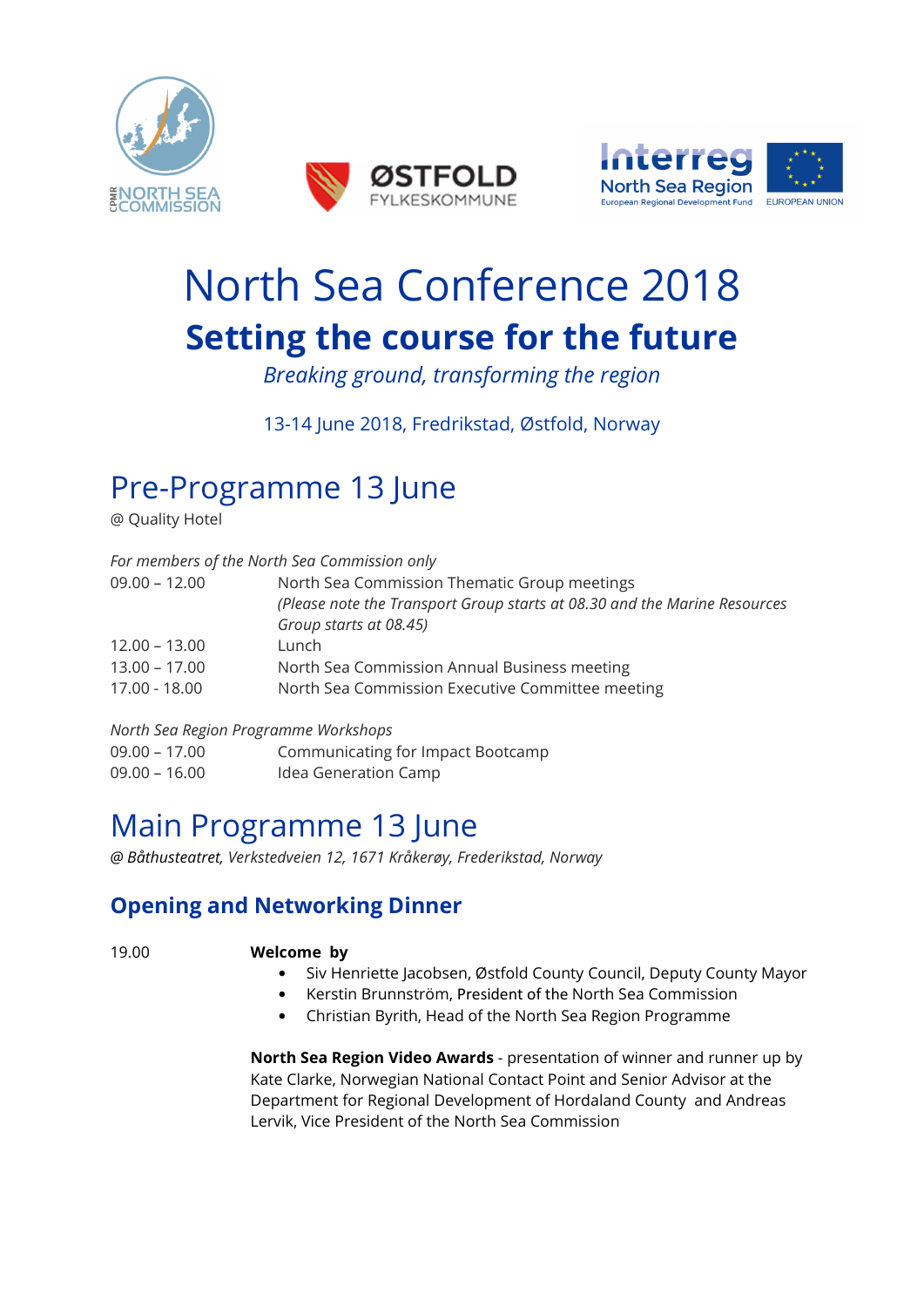





## Main Programme 14 June

*@ Quality Hotel, Nygata 2-6, 1607 Fredrikstad, Norway.* 

### **Setting the course for the future**

09.00 – 12.00 **What is the status of the current course in the North Sea Region?**  Moderation: Magnus Engelbrektsson, Executive Secretary of the North Sea Commission

> Interventions and discussion round on the status quo and the future of the North Sea Region from:

- Kerstin Brunnström, President of the North Sea Commission
- Gregg Jones, Director of Finance and EU Programmes, Conference of Peripheral Maritime Regions
- Ole Jakob Ottestad, President of the Norwegian SME, IPCO AS
- Christian Byrith, Head of Secretariat of the Interreg North Sea Region Programme

#### **Coffee, Tea and Networking**

#### **How connected are we as a Region?**

Moderation: Carsten Westerholt, Deputy Head of Secretariat, Interreg North Sea Region Programme

Interventions from speakers and interactive questions with the audience Interventions from:

- Ton IJlstra, Senior policy official, Dutch Ministry of Agriculture, Nature Conservation and Food Safety
- Sture Portvik, Manager Electro mobility. Agency for Urban Environment, City of Oslo, North Sea Region Programme project SEEV4-City

#### **Introduction to the afternoons workshops sessions**

12.00 – 13.00 **Networking Lunch**